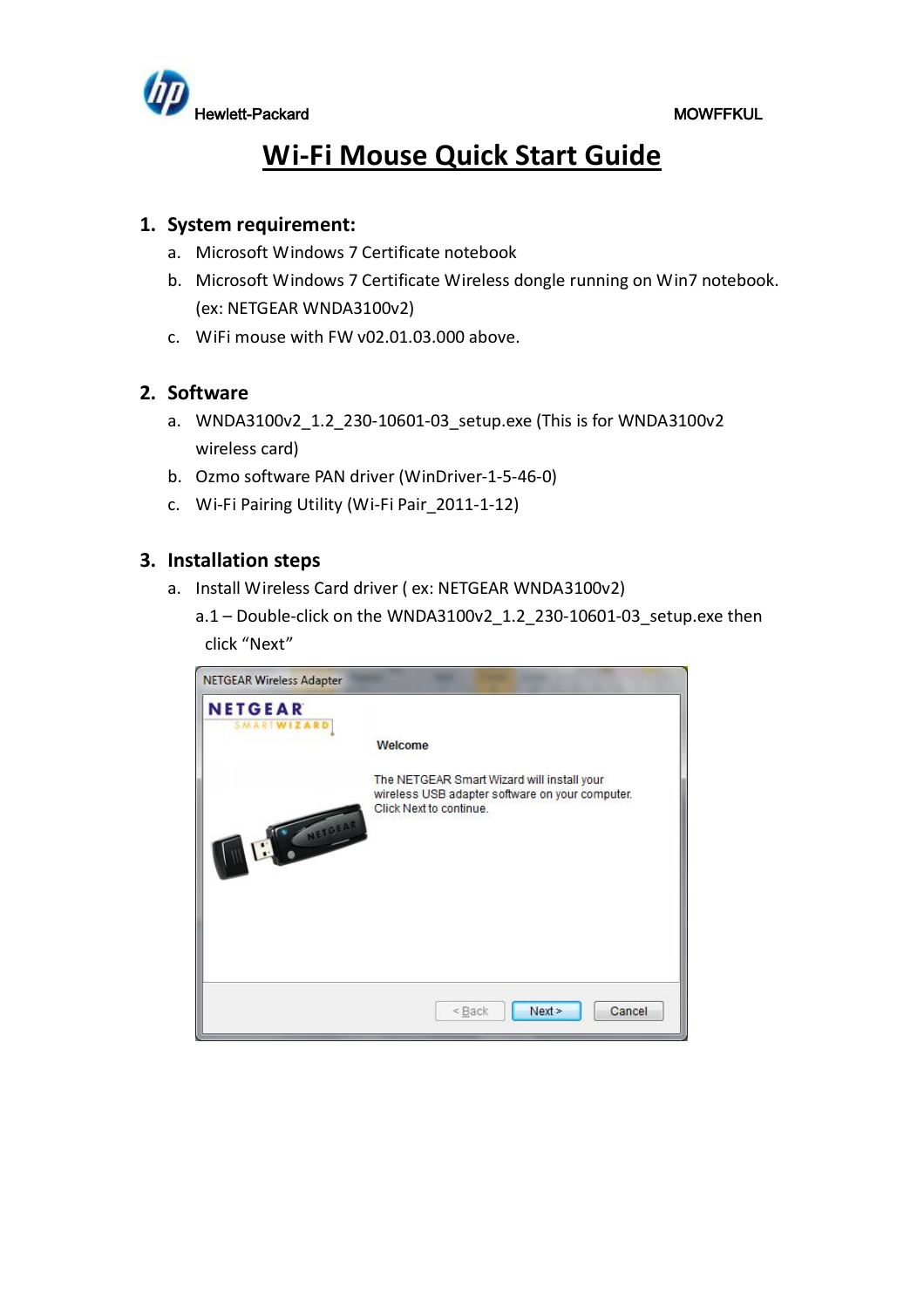

## a.2 – Select "I Agree" then Click "Next"

| Welcome                                   |                                                                                                                    |                |
|-------------------------------------------|--------------------------------------------------------------------------------------------------------------------|----------------|
| adapter software on your computer.        | The NETGEAR Smart Wizard will install your wireless                                                                | <b>NETGEAR</b> |
| the setup, you must accept the agreement. | Please read the following license agreement carefully. To continue with                                            |                |
|                                           | <b>I ICENSE AGREEMENT</b>                                                                                          | Ξ              |
| AGREEMENT WITH NETGEAR.                   | THE FOLLOWING TERMS GOVERN YOUR USE OF THE ENCLOSED<br>SOFTWARE FILE(S) UNLESS YOU HAVE A SEPARATE WRITTEN         |                |
|                                           | THE SOFTWARE IS OWNED AND COPYRIGHTED BY NETGEAR OR ITS<br>THIRD PARTY SUPPLIERS. YOUR LICENSE CONFERS NO TITLE OR |                |
| O I Do Not Agree                          | <b>Agree</b>                                                                                                       |                |
|                                           |                                                                                                                    |                |

## a.3 – Select "Express" then click "Next"

| <b>Setup Type</b> |                                                                                                                                       | <b>NETGEAR</b> |
|-------------------|---------------------------------------------------------------------------------------------------------------------------------------|----------------|
|                   | Choose the setup type that best suits your needs.                                                                                     |                |
|                   | The Smart Wizard can make certain selections about your installation for you.<br>If you select Custom, you can select these yourself. |                |
|                   | · Express (recommended)                                                                                                               |                |
|                   | All program features will be configured automatically.                                                                                |                |
| Custom            |                                                                                                                                       |                |
|                   | Select which program features you want to configure.<br>Recommended for advanced users                                                |                |
|                   |                                                                                                                                       |                |
|                   | $<$ Back                                                                                                                              | Next           |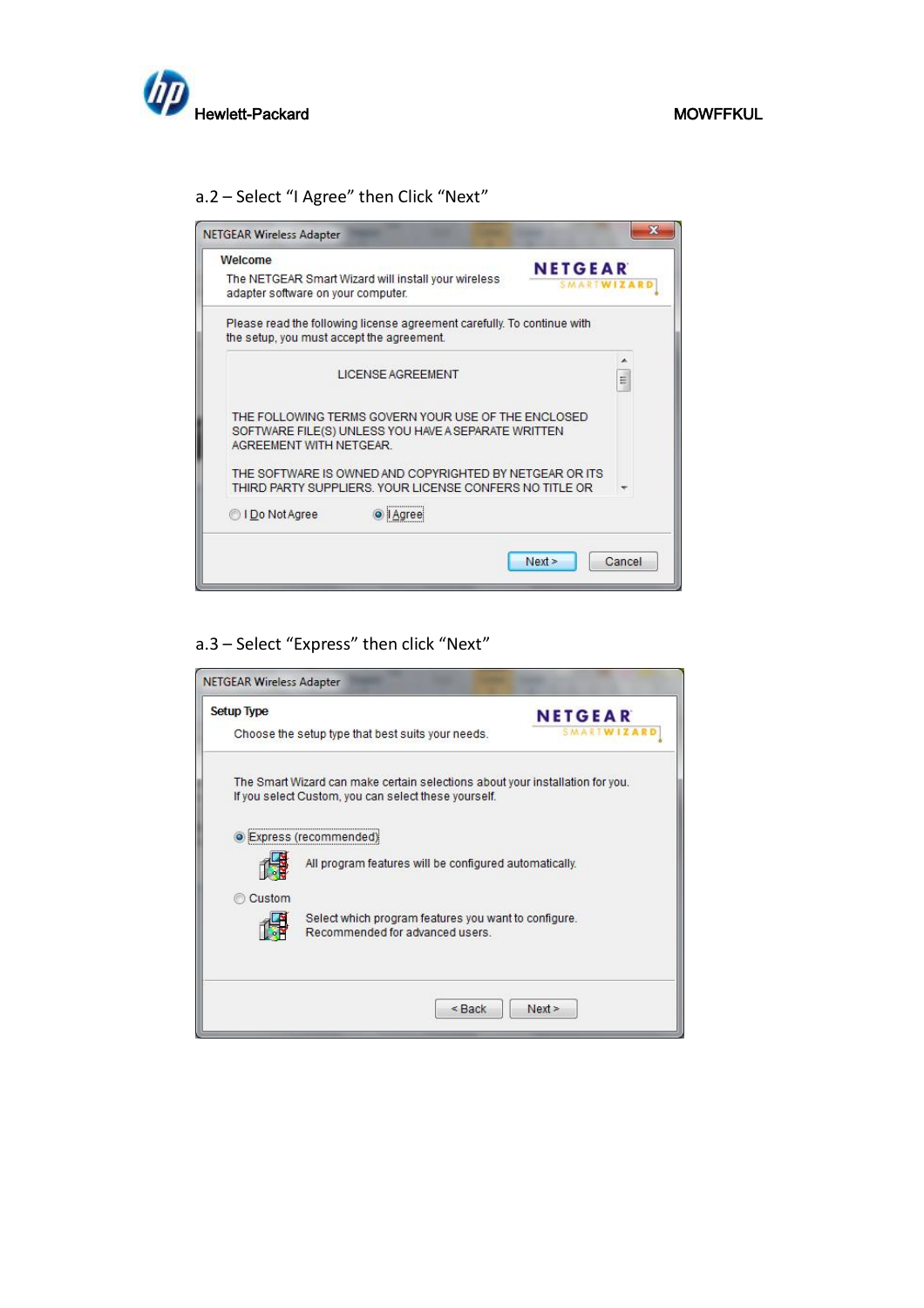

### a.4 – Click "Next"



## a.5 – Select "No. I do not…." Then click "Next"

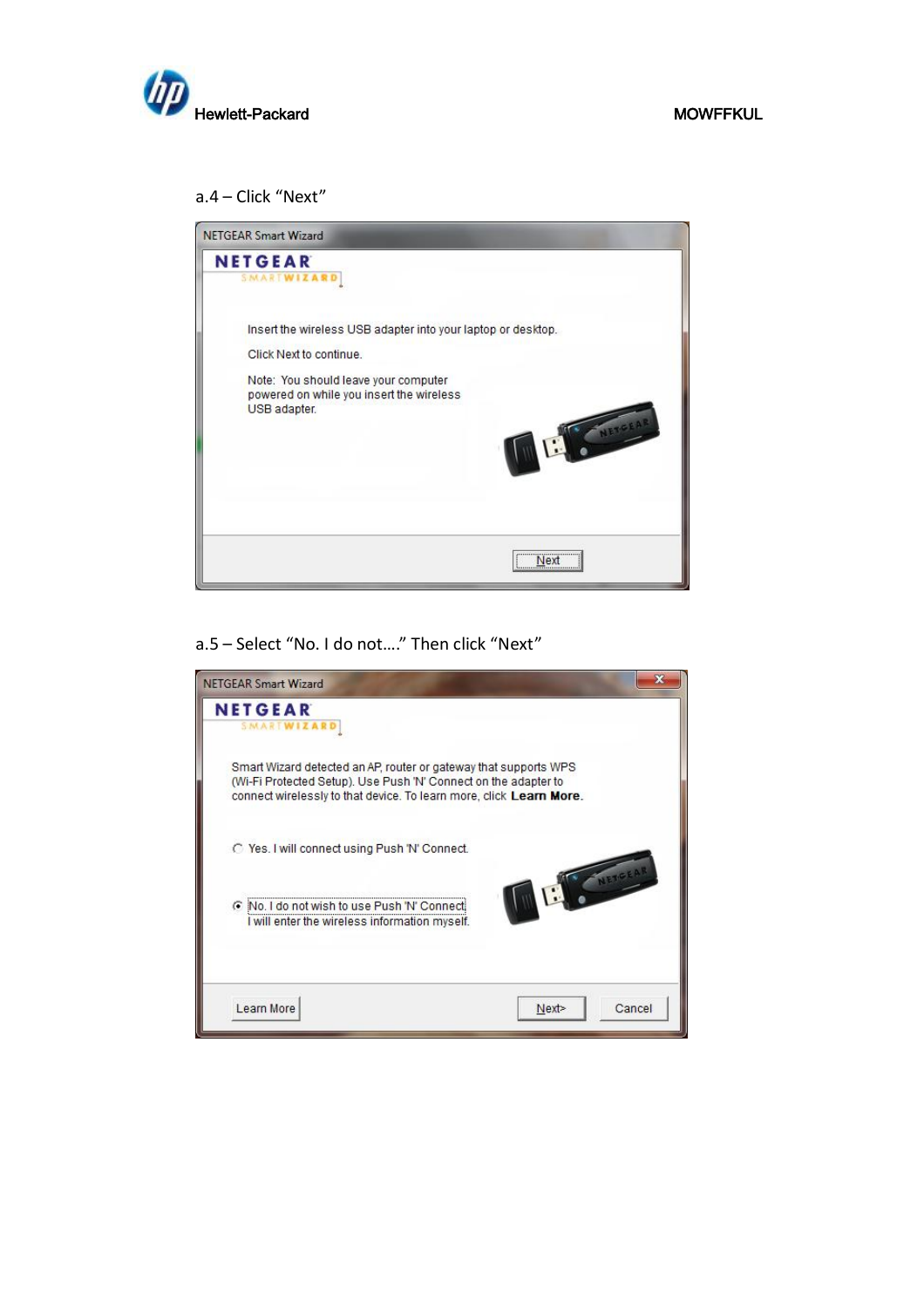

## a.6 – Click "Next"

| <b>SMARTWIZARD</b>                                                                                                                                                                   |   |            | Connecting to your wireless network |        |   |
|--------------------------------------------------------------------------------------------------------------------------------------------------------------------------------------|---|------------|-------------------------------------|--------|---|
| Available wireless networks are listed below. Select a wireless network from the list, and<br>click Next. Use the scrollbar or the Page Up and Page Down Key to view the rest of the |   |            |                                     |        |   |
| wireless networks                                                                                                                                                                    |   |            |                                     |        |   |
| Network Name (SSID)                                                                                                                                                                  | N | <b>WPS</b> | Security                            | Signal | ۸ |
|                                                                                                                                                                                      |   |            | WPA-PSK/WPA2-P                      | 95%    | Ë |
| Guest                                                                                                                                                                                |   |            | None                                | 95%    |   |
| Guest                                                                                                                                                                                |   |            | None                                | 95%    |   |
| general                                                                                                                                                                              |   |            | <b>WFP</b>                          | 95%    |   |
| general                                                                                                                                                                              |   |            | WEP                                 | 95%    |   |
| general                                                                                                                                                                              |   |            | <b>WEP</b>                          | 81%    |   |
| Guest                                                                                                                                                                                |   |            | None                                | 80%    |   |
| Note: if you do not see your network name, please make sure your wireless router is<br>powered on.                                                                                   |   |            |                                     |        |   |

## a.7 – Click "Close"

| NETGEAR <sup>*</sup> Selected Adapter: WNDA3100x2 - RangeMax Dual Band Wiebess-N USB7<br>Delete Finfile |
|---------------------------------------------------------------------------------------------------------|
|                                                                                                         |
|                                                                                                         |
|                                                                                                         |
|                                                                                                         |
| C. Deale with Passphase                                                                                 |
| G4Bits =                                                                                                |
| B4Bm =                                                                                                  |
|                                                                                                         |
| Signal                                                                                                  |
|                                                                                                         |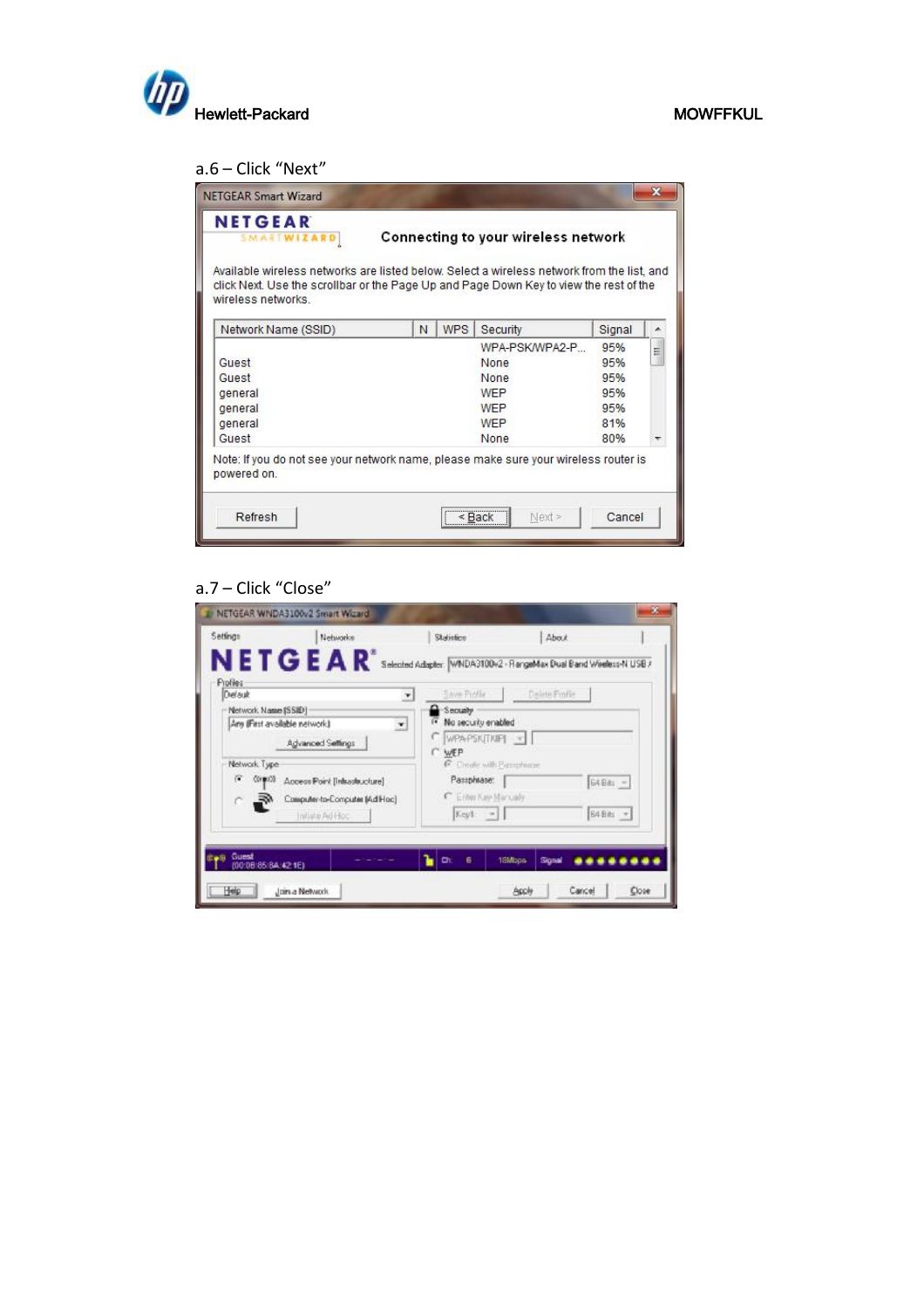

### a.8 – Select "Public network"



### a.9 – WiFi radio is open and connected.



## b. Install Ozmo Software PAN

b.1 – Double click on the InstallPAN.exe

| a HP > Astro > WinDriver-1-5-46-0 >      |            |                     | Search WinDriver-1-5-46-0 |                   |
|------------------------------------------|------------|---------------------|---------------------------|-------------------|
| di Open<br>Organize: v                   | New folder |                     |                           | 日本                |
| Wi-Fi Pair_2010.12.14 *                  |            | ÷<br>Name.          | Date modified             | Type.             |
| Wi-Fi Pair 2011/01/12                    |            | x32                 | 1/13/2011 8:03 AM         | File folder       |
| Wi-Fi Pair 2010.12.17                    |            | x64                 | 1/13/2011 8:03 AM         | File folder       |
| WinDriver-1-5-34-0                       |            | <b>Autorum.inf</b>  | 10/6/2010 1:14 PM         | Setup Information |
| WinDriver-1-5-38-0<br>WinDriver-1-5-39-0 |            | InstallPAN.exe      | 12/23/2010 10:37          | Application       |
| WinDriver-1-5-42-0                       |            | netozparuinf        | 12/23/2010 10:34          | Setup Information |
| WinDriver-1-5-46-0                       |            | netozpanntamd54.cat | 1/12/2011 2:17 PM         | Security Catalog  |
| Astro Jan07.zip                          |            | netozoannb85.cat    | 1/12/2011 2:37 PM         | Security Catalog  |
| WinDriver-1-5-34-0.                      |            | hniasadso           | 12/23/2010 10:34          | Setup Information |
| Bengal                                   |            | ozbusntamd64.cat    | 1/12/2011 2:37 PM         | Security Catalog  |
| Brian                                    |            | ozbusntx86.cat      | 1/12/2011 2:38 PM         | Security Catalog  |
| Decoy                                    |            | m                   |                           |                   |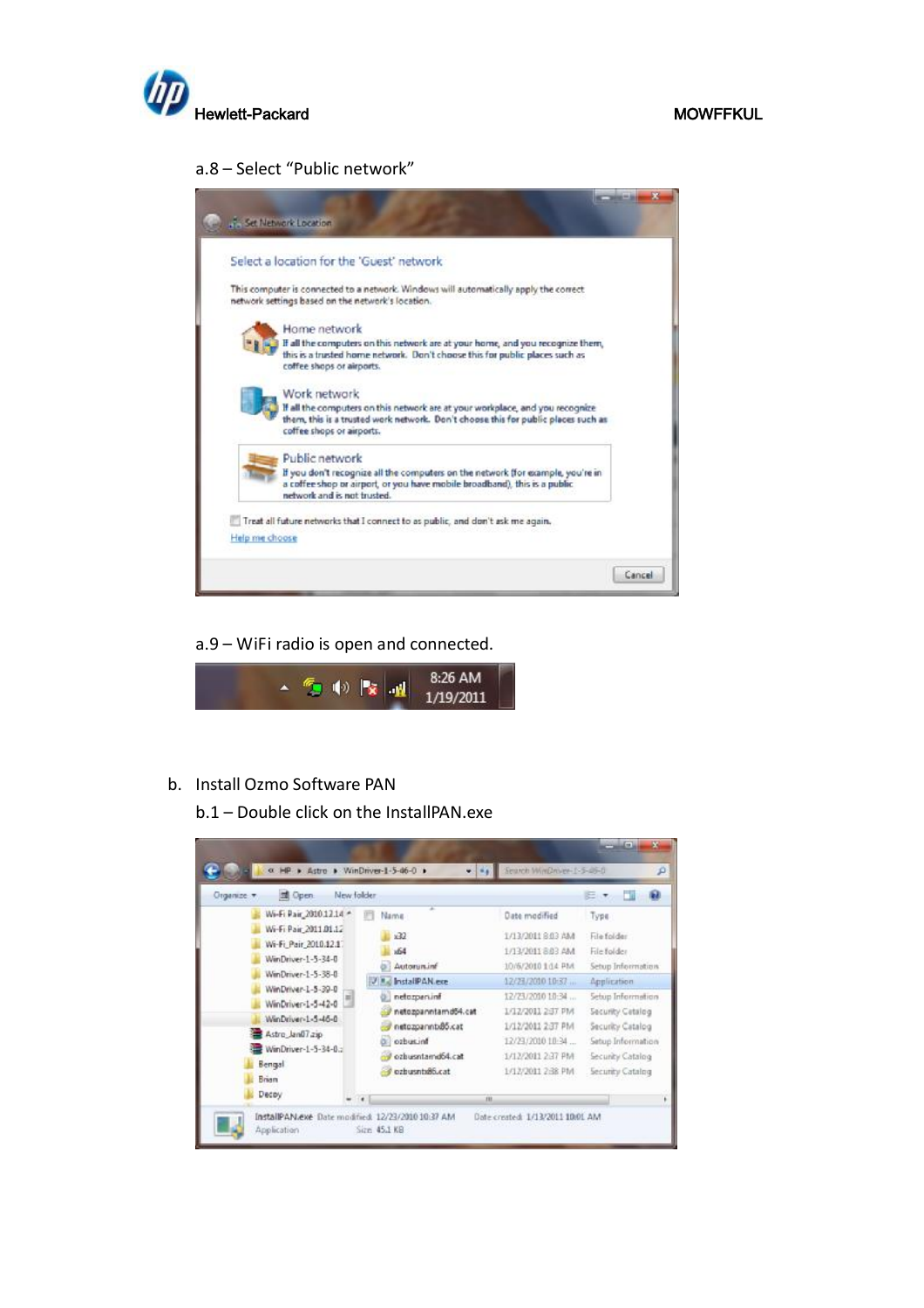

## b.2 – Click "Next"

| This Setup Wizard will install the Ozmo   |                |
|-------------------------------------------|----------------|
| Wireless PAN on your Computer. Click Next | ozmo           |
| to continue or Cancel to exit the Wizard. | devices        |
|                                           | Cancel<br>Next |

## b.3 – Click "Next"

| Ozmo Devices Wireless PAN Installation                                                                                                                   |                  |
|----------------------------------------------------------------------------------------------------------------------------------------------------------|------------------|
| Please ensure that the Wi-Fi radio is switched on.<br>In particular please ensure that any Hardware Radio<br>switch or Wi-Fi enable button is turned on. | ozmo<br>devices  |
|                                                                                                                                                          | Cancel<br>Next > |

b.4 – If this dialog show up, please click "Install"

| - Windows Security                                                                                                               |                                                            |
|----------------------------------------------------------------------------------------------------------------------------------|------------------------------------------------------------|
| Would you like to install this device software?<br>Name: Ozmo Devices System devices<br>Publisher: PRIMAX ELECTRONICS LTD.       |                                                            |
| Always trust software from "PRIMAX ELECTRONICS<br>LTD.".                                                                         | ,,,,,,,,,,,,,,,,,,,,,,,,,,,,,,<br>Don't Install<br>Install |
| You should only install driver software from publishers you trust. How can I decide which<br>device software is safe to install? |                                                            |

## b.5 – If this dialog show up, please click "Install"

| - Windows Security                                                                                                               |                          |
|----------------------------------------------------------------------------------------------------------------------------------|--------------------------|
| Would you like to install this device software?<br>Name: Ozmo Devices Network Protocol<br>Publisher: PRIMAX ELECTRONICS LTD.     |                          |
| Always trust software from "PRIMAX ELECTRONICS<br>LTD.".                                                                         | Install<br>Don't Install |
| You should only install driver software from publishers you trust. How can I decide which<br>device software is safe to install? |                          |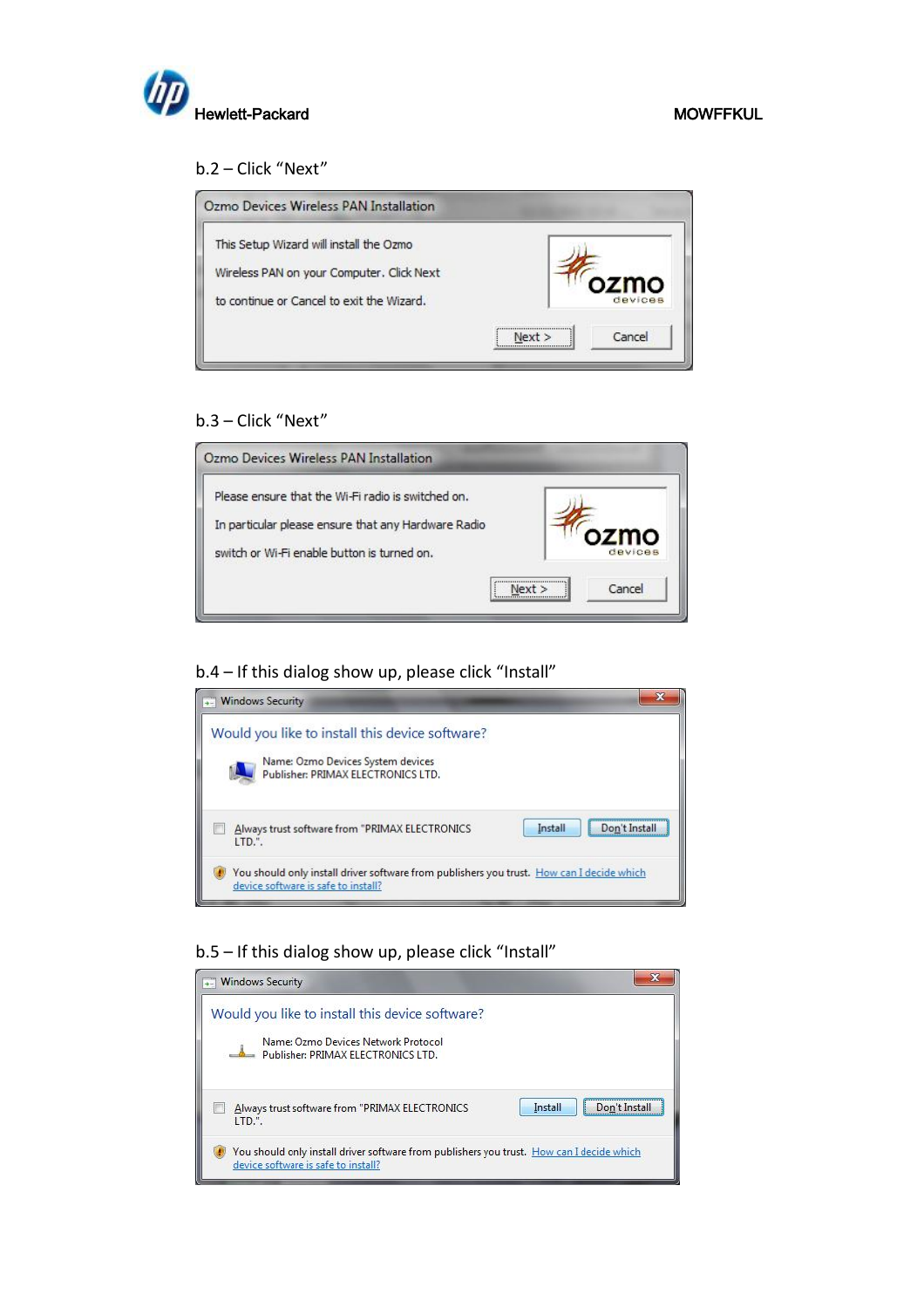

## b.6 – Click "Finish"



## b.7 – Close this window

| Info:                    |                       |
|--------------------------|-----------------------|
| Starting Discovery       | ozmo<br>devices       |
|                          |                       |
| Discovered Ozmo Devices: | <b>Stop Discovery</b> |

c. Pairing with Wi-Fi mouse

c.1 – Open the Wi-Fi Pairing Wizard by double click on the "WiFiPair.exe". (note: if your system is Win7-64bit, please locate to the folder x64)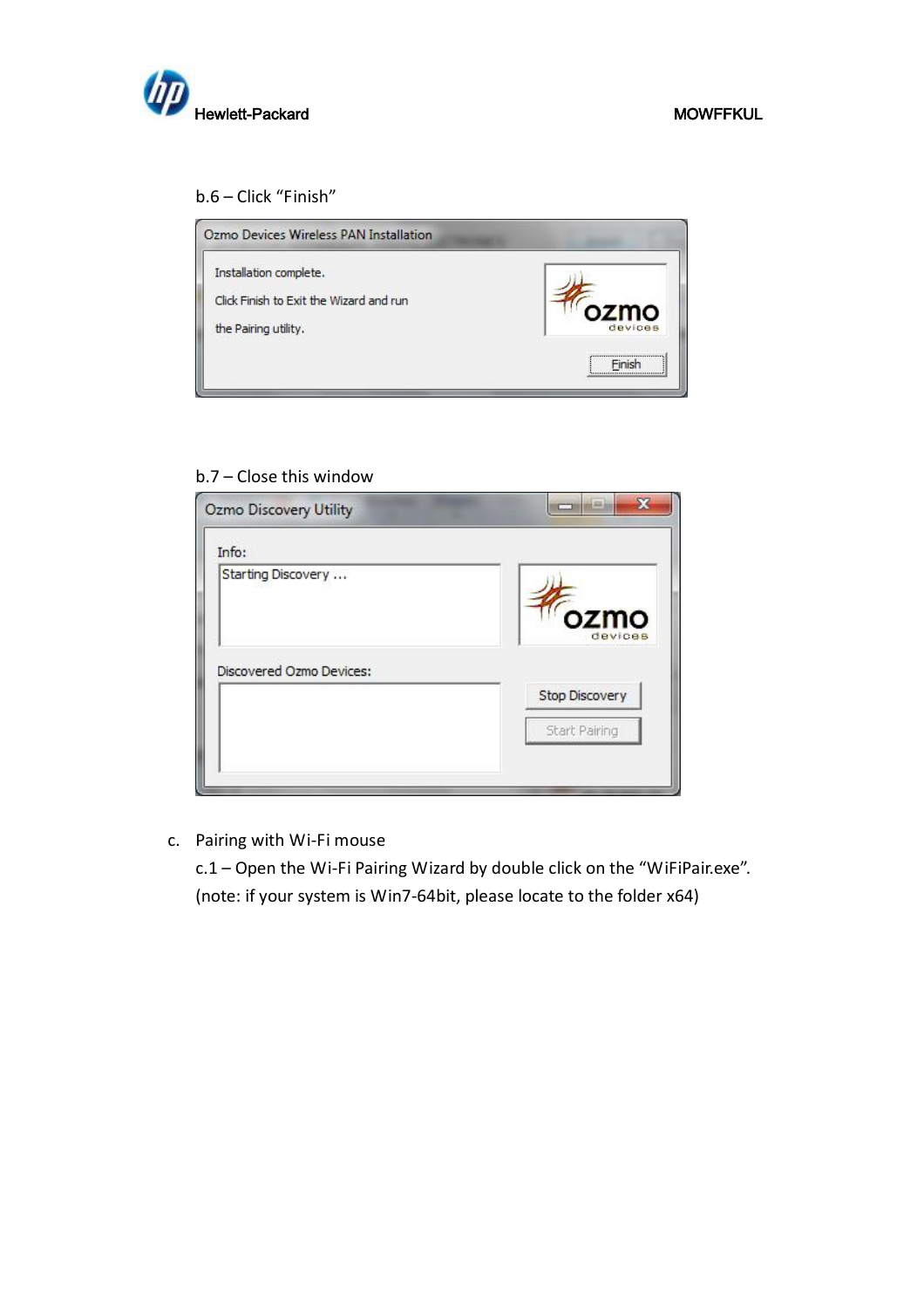

| New folder<br>Open:<br>Organize v                                                                                                                                                                                                                              |                                                                                                                                                              | 医                                                                                                                                                                  |
|----------------------------------------------------------------------------------------------------------------------------------------------------------------------------------------------------------------------------------------------------------------|--------------------------------------------------------------------------------------------------------------------------------------------------------------|--------------------------------------------------------------------------------------------------------------------------------------------------------------------|
| Astro_NA_Dec23<br>HostDenso<br>HP10C021(Astro_Driver)<br>HP10C082[Astro_Driver]<br>Wi-Fi Pair<br>Wi-Fi Pair 201012.14-2<br>Wi-Fi Pair 2011.01.12<br>32<br>$-64$<br>Wi-Fi Pair 2011-1-12<br>Wi-Fi Pair 2010.12.17-2<br>WinDriver-1-5-34-0<br>WinDriver-1-5-38-0 | Name<br>di language.ini<br><sup>#</sup> MeQiscover.exe<br># OzmoDiscover.exe<br>Ilb. http://m.co. 8<br>扁<br>J & WiFiPair.exe<br>WiFiPair.ico<br>% xTools.dll | Date modified<br>1/12/2011 2:16 PM<br>1/12/2011 5:56 PM<br>12/14/2010 6:33 PM<br>1/12/2011 10:31 AM<br>1/12/2001 4:47 PM<br>12/14/2010 10:08<br>12/14/2010 4:34 单N |

c.2 – Power on your Wi-Fi mouse and press the "Connect" button on the bottom of the mouse. Then click "Next"



c.3 – Wait for the mouse be detected.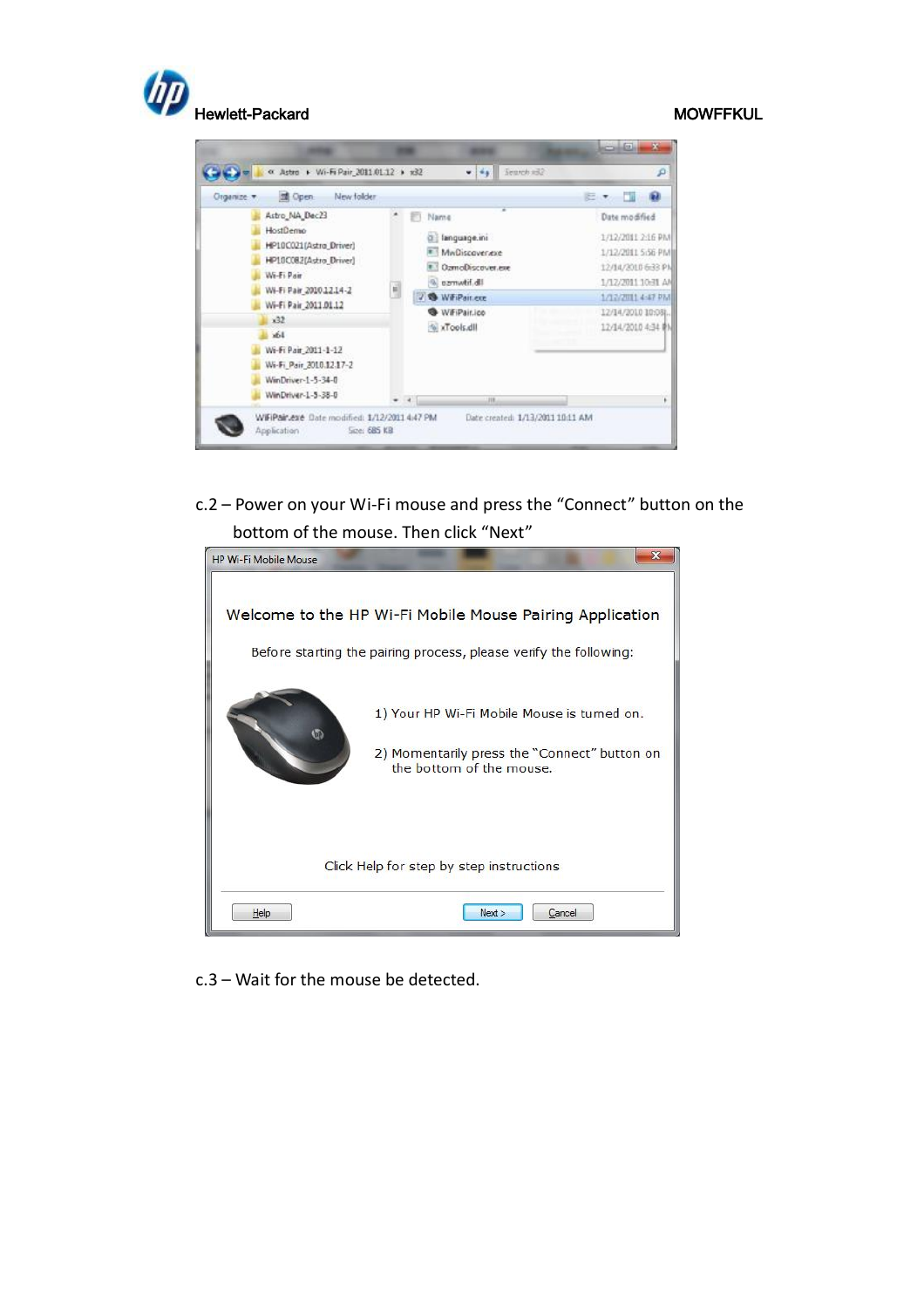

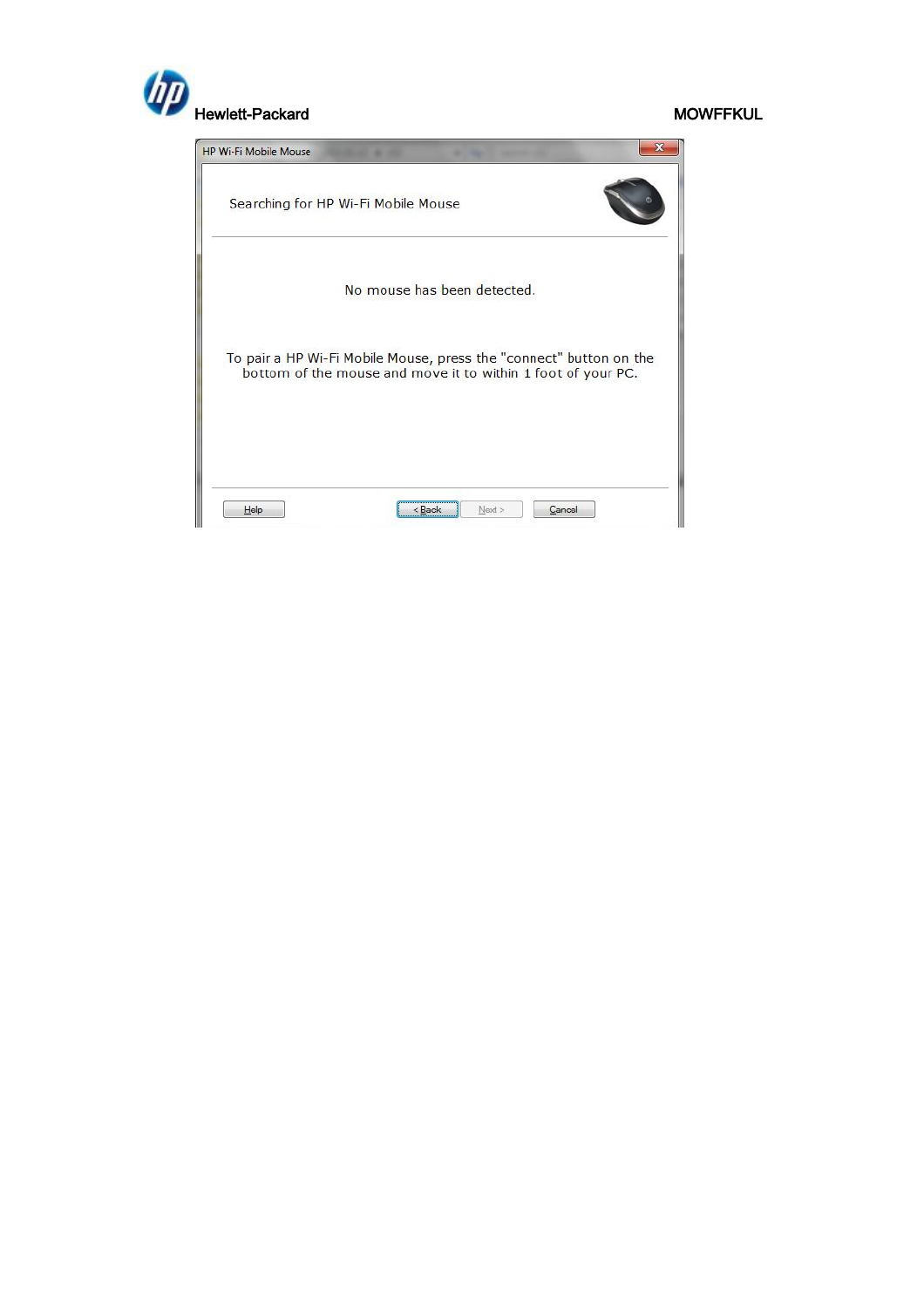

c.4 – Select the mouse which you want to connect with. Then click "Next"



## c.5 – Pairing with mouse

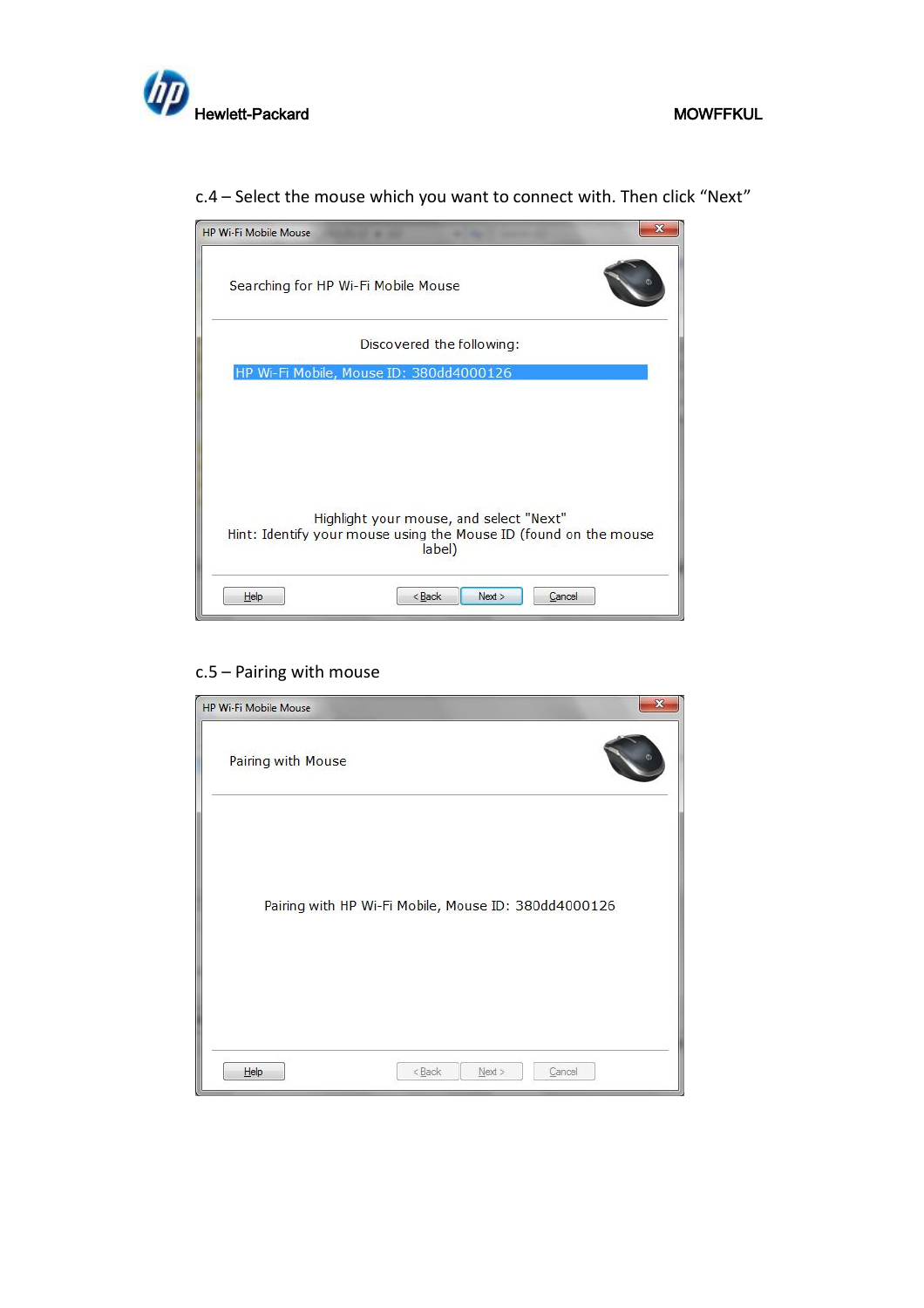

## c.6 – Pairing successfully

| Mouse has been successfully paired. |  |
|-------------------------------------|--|
|                                     |  |

## c.7 – Found new "USB Input Device" and your Wi-Fi mouse is workable now.



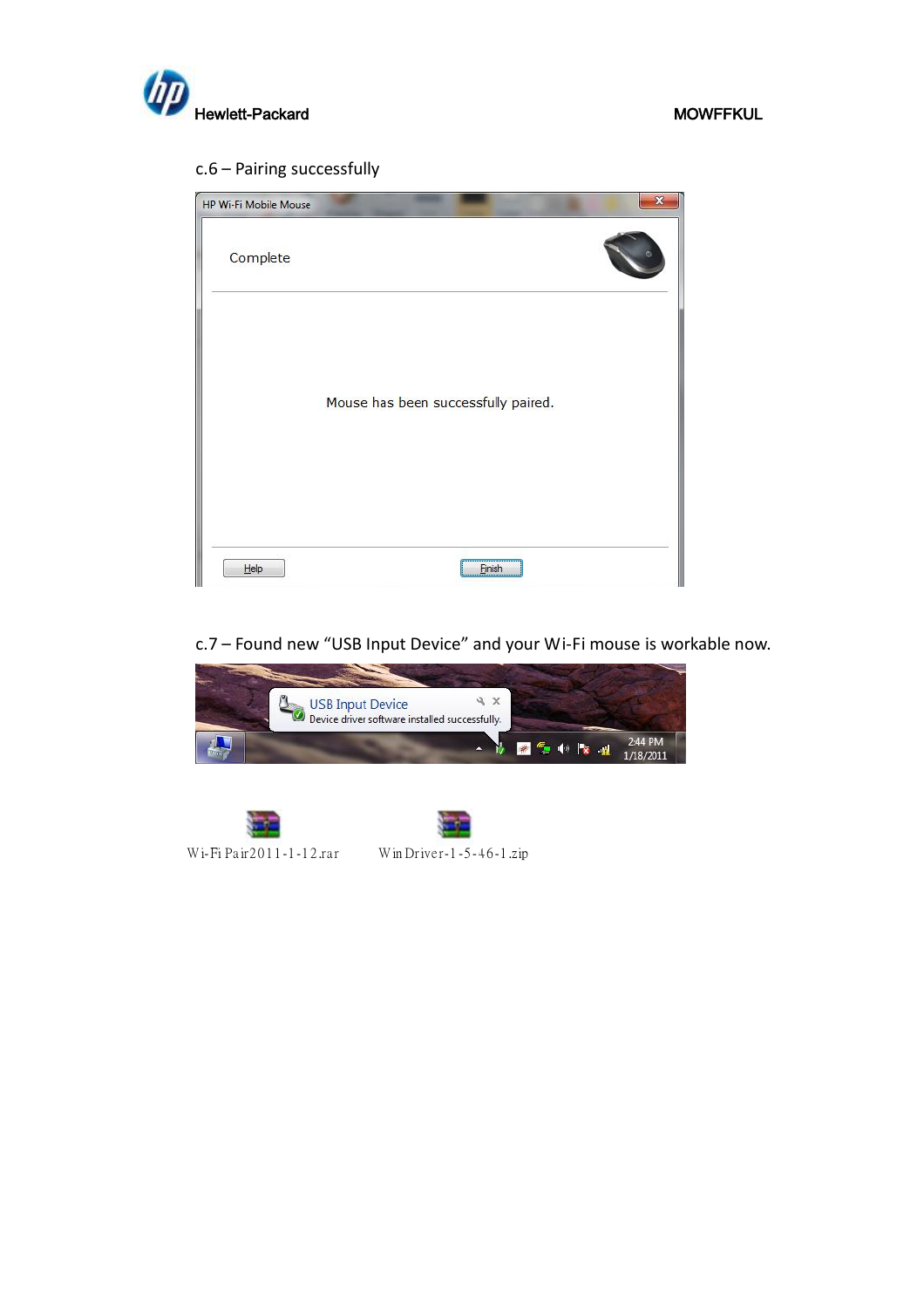

### **Federal Communication Commission Interference Statement**

This equipment has been tested and found to comply with the limits for a Class B digital device, pursuant to Part 15 of the FCC Rules. These limits are designed to provide reasonable protection against harmful interference in a residential installation. This equipment generates, uses and can radiate radio frequency energy and, if not installed and used in accordance with the instructions, may cause harmful interference to radio communications. However, there is no guarantee that interference will not occur in a particular installation. If this equipment does cause harmful interference to radio or television reception, which can be determined by turning the equipment off and on, the user is encouraged to try to correct the interference by one of the following measures:

- Reorient or relocate the receiving antenna.
- Increase the separation between the equipment and receiver.
- Connect the equipment into an outlet on a circuit different from that to which the receiver is connected.
- Consult the dealer or an experienced radio/TV technician for help.

This device complies with Part 15 of the FCC Rules. Operation is subject to the following two conditions: (1) This device may not cause harmful interference, and (2) this device must accept any interference received, including interference that may cause undesired operation.

FCC Caution: Any changes or modifications not expressly approved by the party responsible for compliance could void the user's authority to operate this equipment.

For operation within 5.15 ~ 5.25GHz frequency range, it is restricted to indoor environment, and the antenna of this device must be integral.

### IMPORTANT NOTE:

FCC Radiation Exposure Statement:

This equipment complies with US/Canada radiation exposure limits set forth for an uncontrolled environment. This equipment should be installed and operated with minimum distance 20cm between the radiator & your body.

This transmitter must not be co-located or operating in conjunction with any other antenna or transmitter.